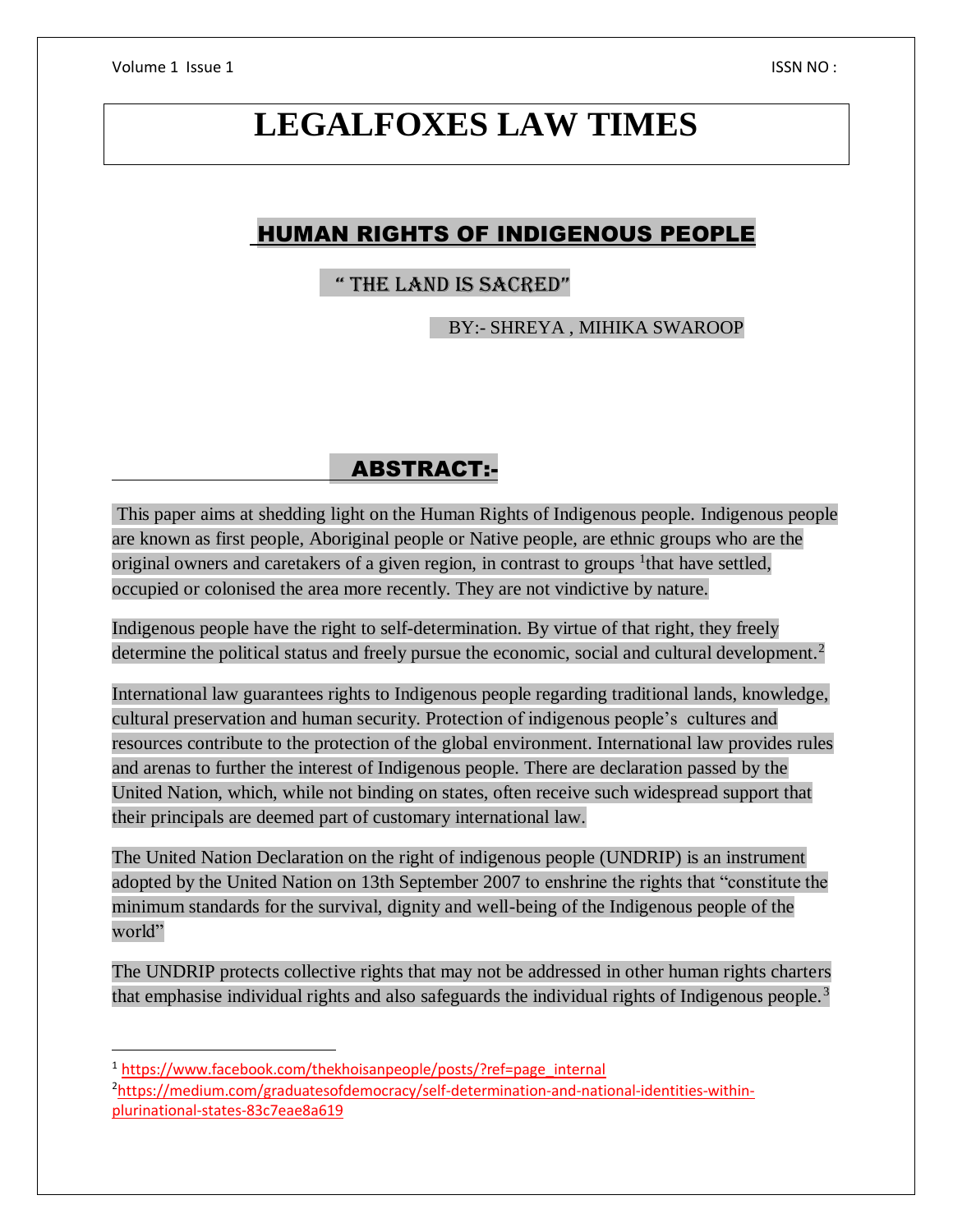# "Whatever the power does, it does in a circle"

KEYWORDS:- Indigenous, Aboriginal, vindictive, Preservation, Survival.

# INTRODUCTION OF INDIGENOUS PEOPLE:-

"Indigenous people are culturally distinct communities and people. The land on which they live and the resources on which they depend are linked to their cultures, identity, livelihood as well as their spiritual and physical well being. They are inheritors of unique cultures and ways of relating to people and the environment. Despite their cultural differences, indigenous people from all around the world share common problems related to the protection of their human rights as distinct peoples."

# OBJECTIVE OF THE PAPER:-

Human Rights of Indigenous People is a global issue reaching across national boundaries as well as international boundaries socio-economic, cultural and class distinction. This problem is not only widely dispersed geographically, but its incidence is also extensive, making it a typical and accepted problem of society. Despite all the positive developments in International Human Rights positive standard setting Indigenous people continue to face serious human rights abuses on a day to day basis. Yet no other issue related to indigenous people has been so widely ignored and so little understood.

# INTRODUCTION AND HISTORY:

 $\overline{a}$ 

People who inhabited a land before it was conquered by colonial societies and who consider themselves distinct from the societies currently governing those are called Indigenous People. They are also known as aboriginal people or native owners as they were the real owners of that land. The United Nations International Covenant on Civil and Political Rights and the International Covenant on Economic, Social and Cultural Rights state that all peoples have the right of self-determination by virtue of which they "freely determine their political status and freely pursue their economic, social and cultural development."

<sup>3</sup> [https://indigenousfoundations.arts.ubc.ca/un\\_declaration\\_on\\_the\\_rights\\_of\\_indigenous\\_peoples/](https://indigenousfoundations.arts.ubc.ca/un_declaration_on_the_rights_of_indigenous_peoples/)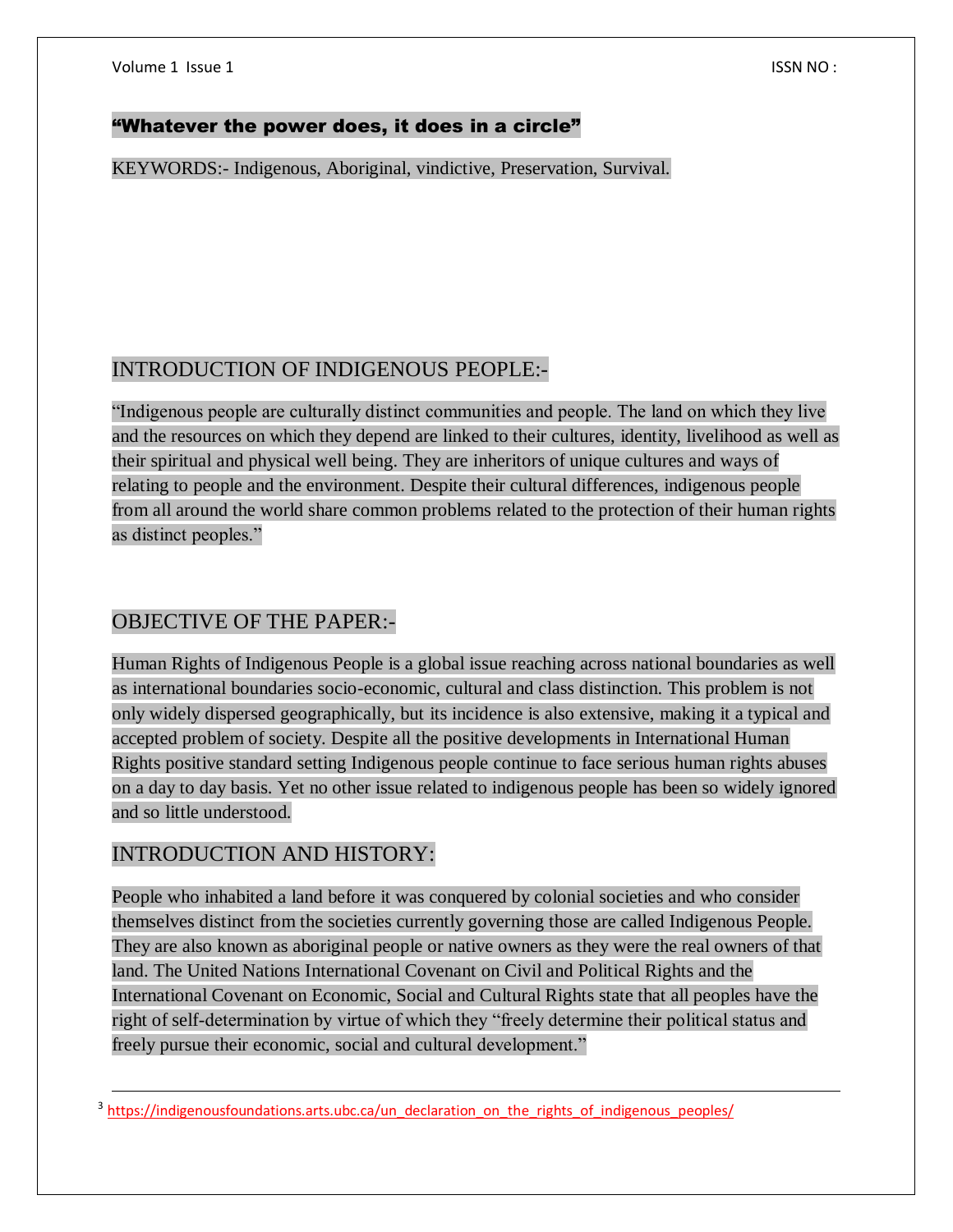The Indigenous People of the world are very diverse. They live in nearly all the countries on all the continents in the world and they form the ambit of humanity ranging from traditional hunters and farmers to legal scholars. In some of the countries, Indigenous People form the majority of the population while in others they are in small minorities. These people are concerned with preserving land,promoting culture and protecting language. They are always adjusting and adapting to changes in the world.Indigenous People recognize their common plight and work for their self-determination. All Indigenous people of the world have one thing in common- They all share a history of injustice.They have been enslaved, murdered and tortured.They have been denied the right to participate in governing processes of the current state systems. Conquest has attempted to steal their dignity as indigenous people as well as the fundamental right of Self Determination.

# **TERMS USED IN HUMAN RIGHTS OF INDIGENOUS PEOPLE:**

RAPPORTEUR:An expert entrusted by the UN with a special human rights mandate,acting in his or her personal property.

COLONIZATION:An act of establishing a body of people living in a new territory but retaining ties with the parent state.

SELF-DETERMINATION:The right of a national group("people") living in a territory to choose for themselves a form of legal and political organisation for that territory.

COLLECTIVE: Denoting the number of persons or things considered as one group or whole.

GROUP:A number of individuals assembled together or having some unifying relationship.

TREATY:A contract in writing between two or more political authorities (as states or sovereign) formally signed by representatives duly authorized and usually ratified by lawmaking authority of the state.

SIGNED:To write one's name as a token of assent ,responsibility or obligation.

RATIFICATION :Ratification defines the international act whereby a state indicates its consent to be bound to a treaty if the parties intended to show their consent by such an act.The institution of ratification grants states the time-frame to seek the required approval for the treaty on domestic level.

ENTER INTO FORCE: When it enters into force,a treaty is legally binding on all parties that have ratified the treaty.A treaty usually goes into effect when a certain number of states have ratified it.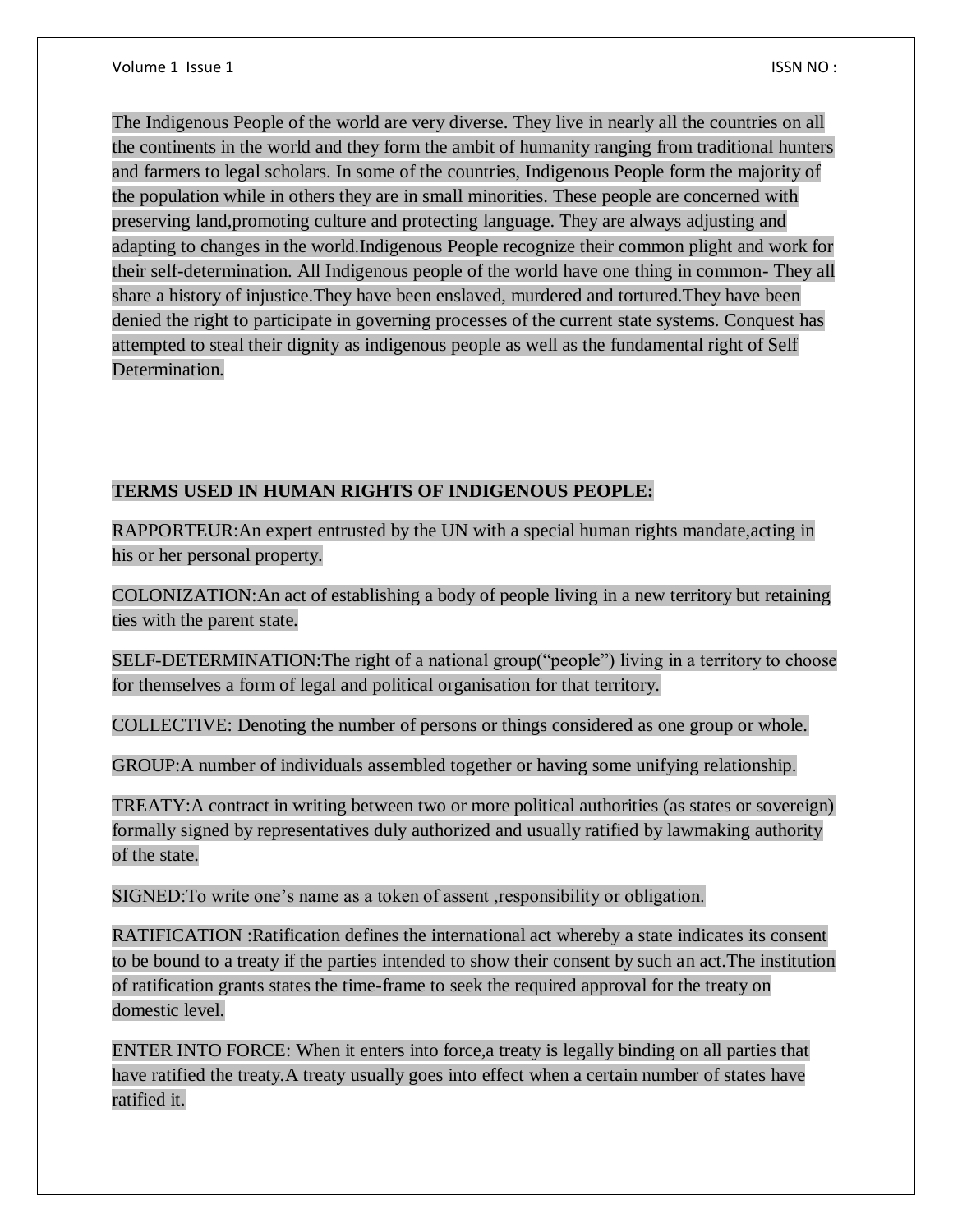ACCEDE: Accession is the action where a state accepts the offer to become a party to a treaty already negotiated and signed by other states.

RESERVATIONS:When a state makes a reservation to a treaty ,it means that the state considers itself bound to the treaty ,except for those provisions to which it makes the reservation.Reservations must not be conflicting with the purpose and object of the treaty.

GENERAL ASSEMBLY:It is the main deliberative organ of the United Nations.It is composed of representatives of all the member states,each of which has one vote.The General Assembly passes resolutions on important issues concerning everything from outer space to disarmament.

INTERNATIONAL DECADE:An International Decade is a ten-year period in which the UN focuses on a specific issue(for eg:Indigenous people) and tries to fulfill important goals regarding that issue

COVENANT:A usually solemn,formal and binding agreement.It is similar to treaty.

# **EMERGING ISSUES:**

- VIOLENCE AGAINST WOMEN: An indigenous woman is more likely to be raped with some estimates showing that more than one in three indigenous women are raped during their lifetime.
- SYSTEMATIC RACISM: Indigenous people frequently raise a concern about outright racism and systematic discrimination from the state and its authorities. At their most extreme, these forms of discrimination lead to gross violations of human rights, such as murder, rape and other forms of violence or intimidation. These forms of discrimination are often either difficult to quantify and verify or are simply not documented by the authorities, or not disaggregated based on ethnicity.
- CRIMINALIZATION OF PROTEST: Indigenous people frequently face detention due to criminalization of social protest activities. The most serious shortcoming in human rights protection in recent years is the trend of the use of legislation and the justice system to criminalize social protest activities and legitimate demands made by indigenous organizations and movements in the protection of their rights.
- INDIGENOUS HUMAN RIGHT DEFENDERS:They are increasingly targeted as terrorists for promoting and protecting decades old guaranteed right.This alarming trend is seen all around the world.

# **LAW ENFORCEMENT**:

The UNITED NATIONS DECLARATION ON THE RIGHTS OF INDIGENOUS PEOPLE (UNDRIP) was adopted by the General Assembly on 13<sup>th</sup> September, 2007.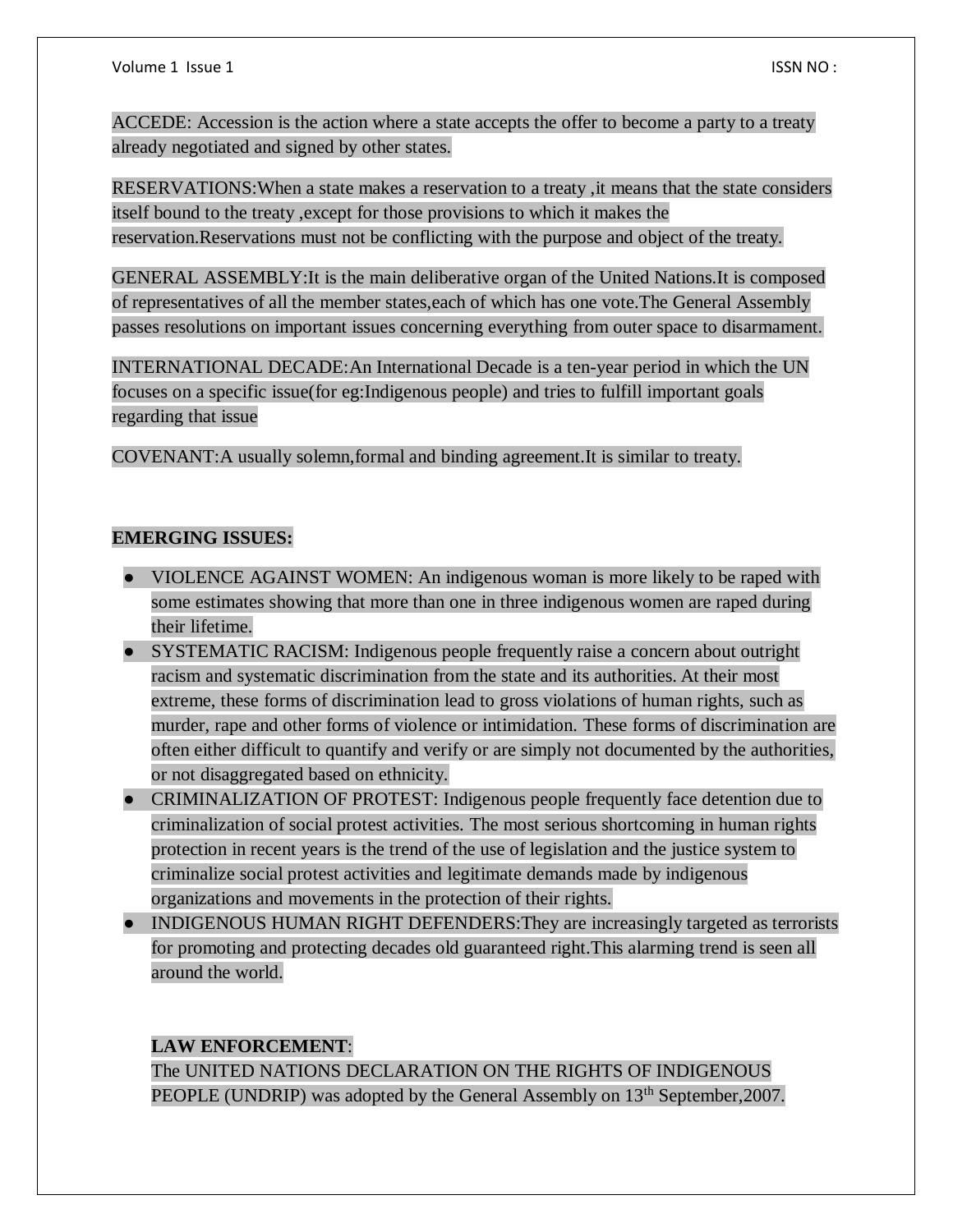It is a universal instrument for the rights of Indigenous People all across the globe. It establishes a universal framework of minimum standards for the survival ,dignity and well-being of the indigenous people of the world.It also elaborates or explains the existing human rights and freedoms to indigenous people.The Declaration is particularly valuable because Indigenous people including the aboriginal people were involved in its drafting. The adoption of this instrument is the clearest indication that the international community is committing itself to the protection of the individual and collective rights of indigenous peoples.

# THE GENERAL ASSEMBLY

Guided by the principles of the charter of the United Nations and good faith in the fulfilment of the obligations of the states in accordance with the charter.

Assert that Indigenous people are equal to all other people while recognizing and protecting their rights.

Recognizes that the situation of Indigenous people vary from region to region and country to country and the importance of national and regional particularities should be taken into consideration.

# ARTICLE 1:

This article is an important reminder that human rights are inherent to all people and that, as Aboriginal people they have an entitlement to all human rights and freedoms and not only those mentioned in the Declaration on the Rights of Indigenous Peoples. When they affirm their rights ,they seek to exercise rights that they have they do not ask for special treatment. This article also emphasises that we have rights not only as individuals but also collectively as Aboriginal people. This has particular significance for issues such as language, cultural heritage, traditional land and water. We might have a right to language as an individual but that is not meaningful unless the right to the language of the group is valued and protected.

### ARTICLE 2:

Indigenous people are free and equal to all others and have the right to be free from any kind of discrimination including discrimination based on their identity or origin.

### ARTICLE 3:

Indigenous people have the right to self-determination. This means that they can choose their political status and develop as they want.

# ARTICLE 4: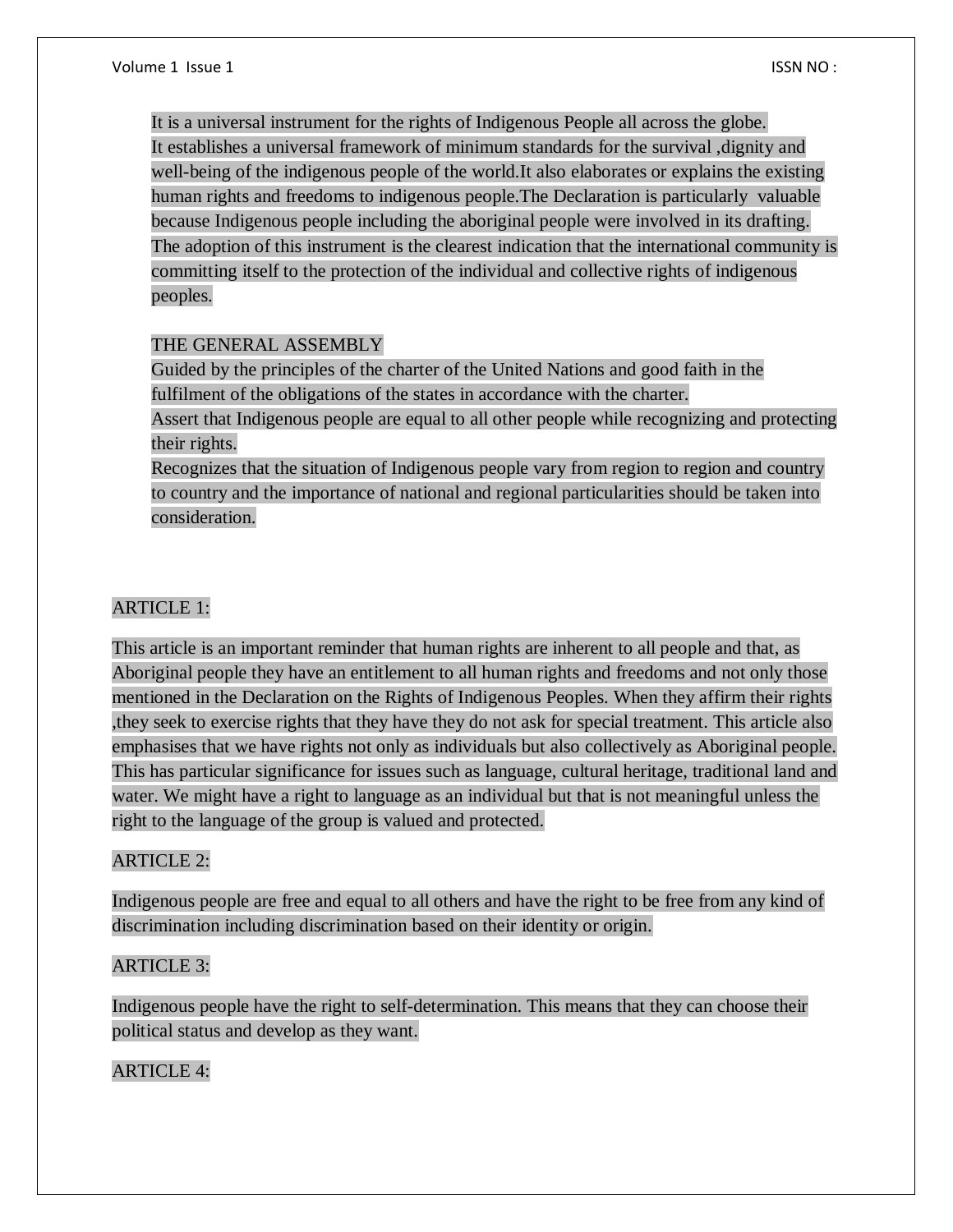As a form of self–determination, Indigenous people have the right to autonomy or selfgovernment to their own affairs.

# ARTICLE 5:

Indigenous people have the right to keep and develop their distinct institutions. They also have the right to take part in the life of the rest of the country if they wish to do so.

# ARTICLE 6:

Every Indigenous person has the right to be a citizen of a country.

### ARTICLE 7:

Indigenous People must be free from genocide and other acts of violence including the removal of their children by force.

# ARTICLE 8:

Indigenous people shall be free from forced assimilation. Governments shall prevent: a.)actions that take away their distinct cultures and identities b.)taking of their land and resources c.)any form of forced assimilation d.)propaganda against them

# ARTICLE 9:

 Indigenous people have the right to belong to Indigenous communities and nations in accordance with their traditions and customs.

# ARTICLE 10:

Indigenous people shall not be removed from their land by force. Where they agree they should be provided compensation and where possible have the possibility to return.

### ARTICLE 11:

 Indigenous people have the right to practice and propagate their cultural traditions and customs.

## ARTICLE 12:

 Indigenous people have the right to their spiritual and religious traditions, customs and ceremonies. They have the right to their sacred sites, ceremonial objects and the remains of their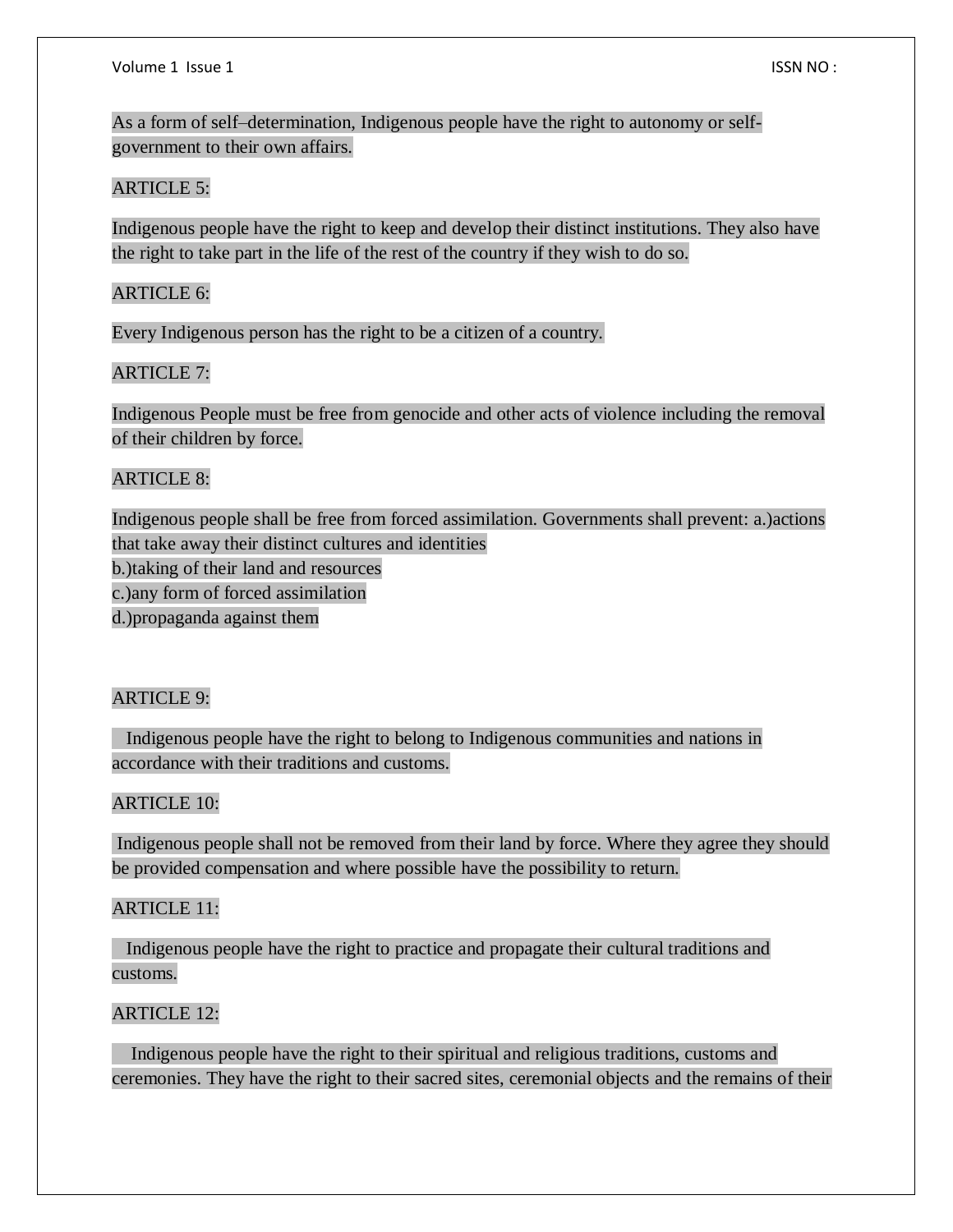ancestors. Governments shall assist Indigenous people to recover their ceremonial objects and the remains of their ancestors.

#### ARTICLE 13:

 Indigenous people have the right to their history, language, oral traditions, stories, writings and their own names for places and people. Governments shall ensure that in courts and other proceedings, Indigenous people can understand and be understood through interpreters and other appropriate ways.

# ARTICLE 14:

 Indigenous people have the right to their own schools and to provide education in their own language. Indigenous people especially children have the right to the same education as all other people. Governments shall assist Indigenous people especially the children who do not live in Indigenous communities to learn their own culture and language.

#### ARTICLE 15:

 Education and public information shall reflect the dignity and diversity of Indigenous cultures, traditions and aspirations. In consultation with Indigenous people governments shall take measures to promote tolerance and good relations between Indigenous and other people.

#### ARTICLE 16:

 Indigenous people have the right to establish and create their own media in their own languages. They shall also have equal access to non-Indigenous media. Government-owned media must reflect Indigenous cultures.

#### ARTICLE 17:

Indigenous people must not be discriminated against the matters connected with the employment.

#### ARTICLE 18:

Indigenous people have the right to participate in decisions that affect them. They can choose their own representatives and use their own decision-making procedures.

#### ARTICLE 19:

Governments shall consult properly with Indigenous people before adopting laws and policies that may affect them. They must use the principles of free, prior and informed consent – which means giving Indigenous people all the facts needed to make the decisions.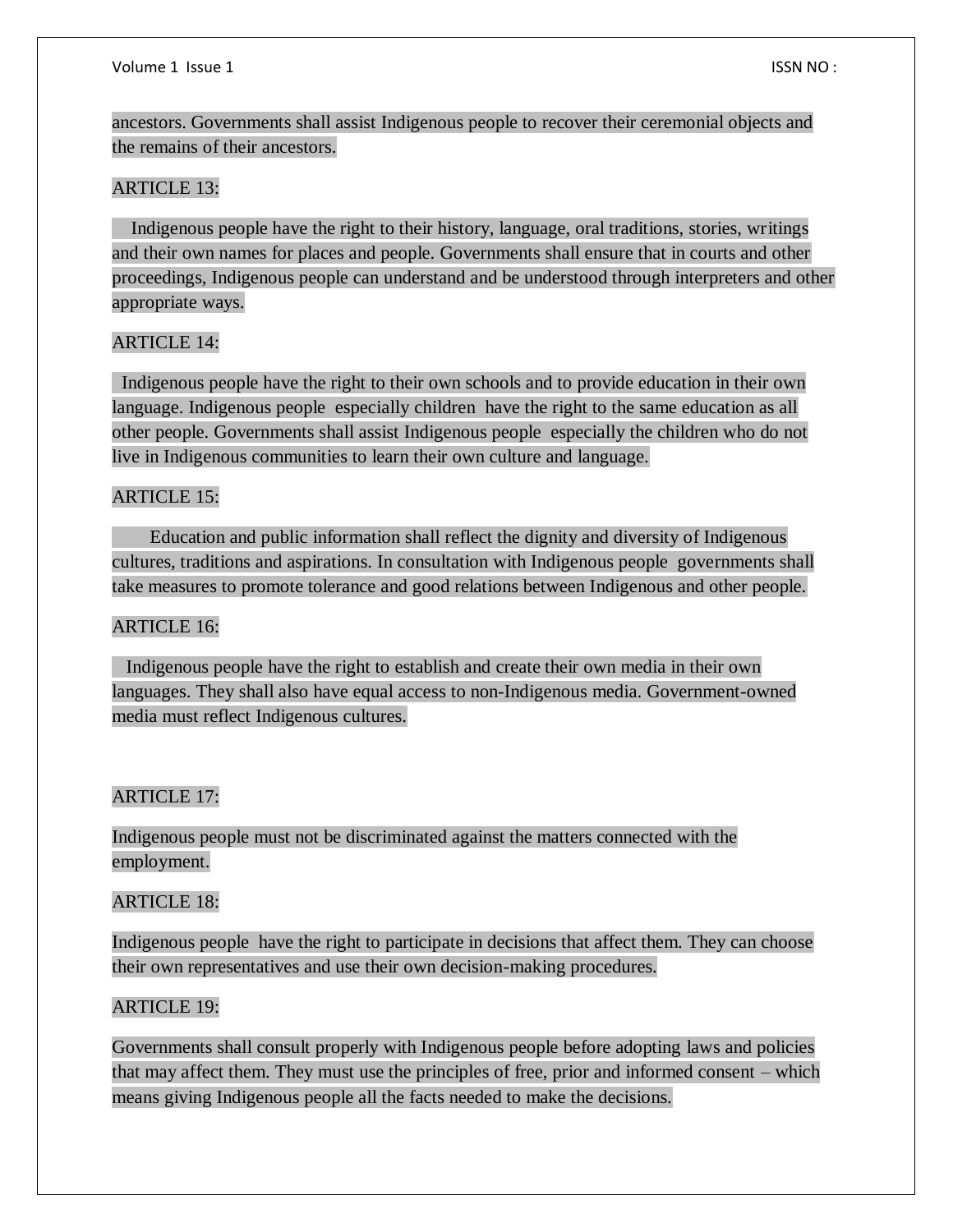# ARTICLE 20:

Indigenous people have the right to their own political, economic and social systems to pursue their traditional and other economic activities. Where Indigenous people have been deprived of their means of subsistence they are entitled to compensation.

# ARTICLE 21:

Indigenous people have the right to improved economic and social conditions. This includes the areas of education, employment, housing, health and social security. Governments shall adopt special measures to ensure the improvement of economic and social conditions.

# ARTICLE 22:

Particular attention shall be paid to the rights and needs of Indigenous elders, women, youth, children and persons with disabilities in the implementation of this declaration. Governments shall adopt measures, in conjunction with Indigenous peoples, to protect Indigenous women and children against violence and discrimination.

# ARTICLE 23:

Indigenous people have the right to determine priorities and strategies for their development. They should be involved in determining health, housing and other economic and social programs and as far as possible try to administer these programs through their own organisations.

### ARTICLE 24:

Indigenous people have the right to their traditional medicines and health practices. The plants, animals and minerals used in medicines shall be protected. Indigenous people shall have access to all the social and health services without discrimination. Indigenous individuals have an equal right to the highest attainable standard of physical and mental health.

### ARTICLE 25:

Indigenous people have the right to keep and strengthen their distinctive relationship with their land, water and other resources.

# ARTICLE 26:

Indigenous people have the right to own, use and control their land, water and other resources. Governments shall recognise and protect these land, water and resources.

# ARTICLE 27: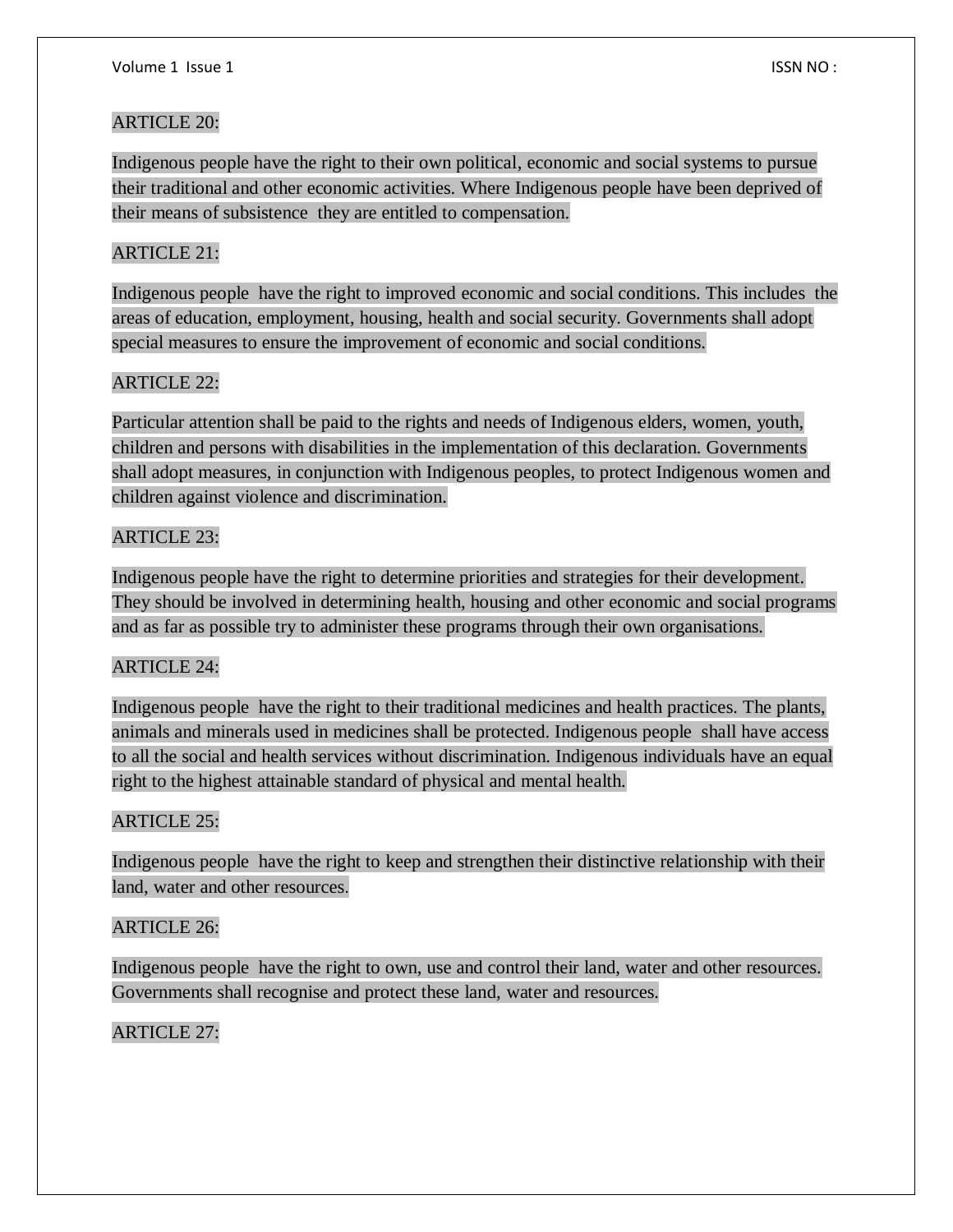Governments would establish a fair and independent process to recognise and decide the rights of Indigenous people related to land,water and other resources.The people shall have the right to participate in this process.

# ARTICLE 28:

Indigenous people have the right to the return of their land and resources when taken without free, prior and informed consent. Where this is not possible they would receive fair compensation in the form of lands and resources or money.

### ARTICLE 29:

Indigenous people shall receive assistance in order to restore and protect the environment of their land and resources. Hazardous material will not be stored or disposed of on the land of Indigenous people without their free and prior consent. Governments would take the measures to assist Indigenous people whose health has been affected by such material.

### ARTICLE 30:

There would be no military activities on the land of Indigenous people unless justified by a public interest or agreed by the Indigenous people.

# ARTICLE 31:

Indigenous people have the right to control and develop their cultural heritage, traditional knowledge ,science and technology including seeds, medicines, knowledge of flora and fauna, oral traditions, designs, art and performances. Governments of the respective countries would take measures to recognise and protect these rights.

### ARTICLE 32:

Indigenous people have the right to determine strategies for the development of their land and resources. Governments will consult Indigenous people before giving approval to activities affecting their land or resources particularly the development of mineral, water and other resources. Just compensation must be paid for such activities.

# ARTICLE 33:

Indigenous people have the right to determine who their members are. They have the right to decide upon the structures and membership of their organisations.

# ARTICLE 34: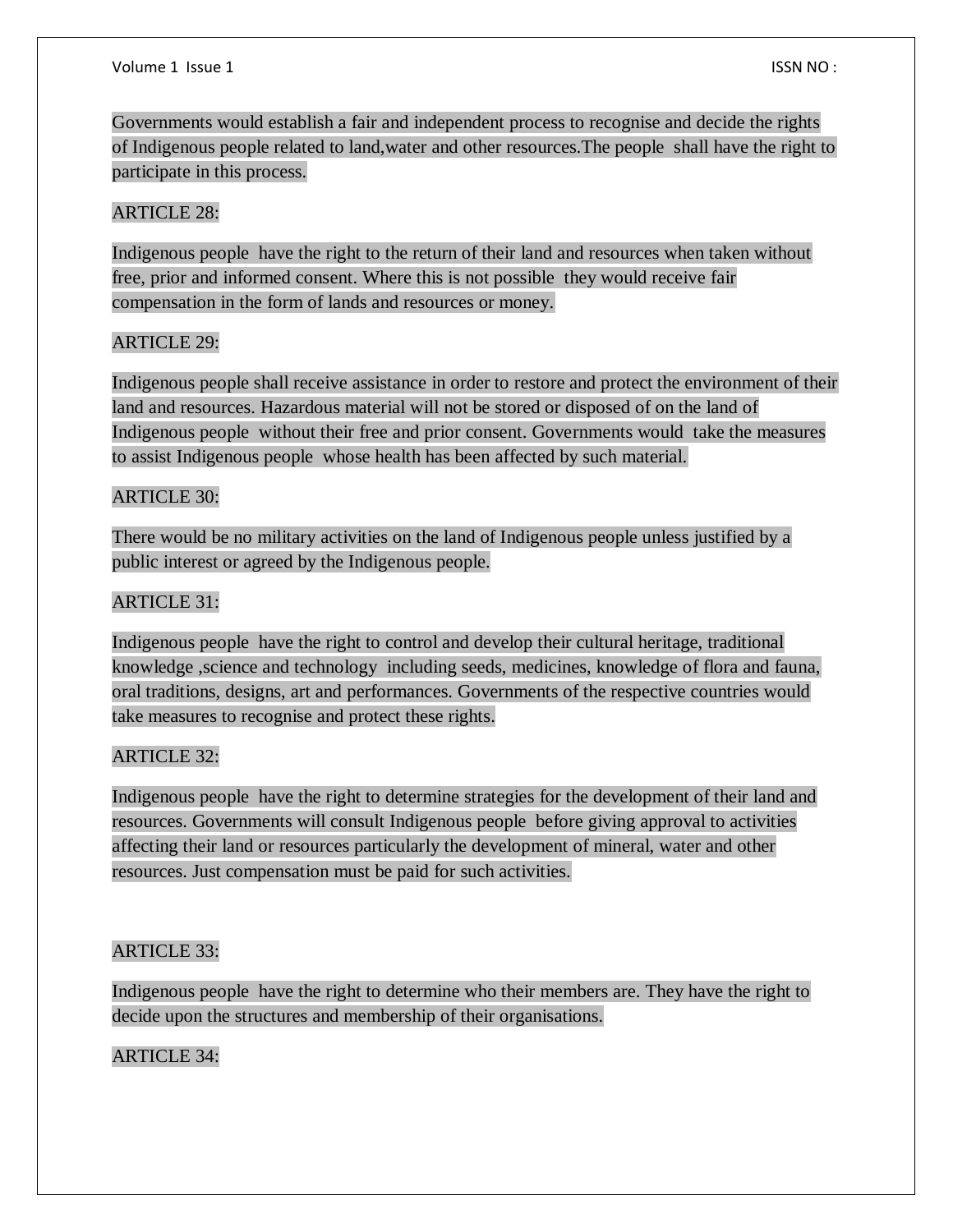Indigenous people have the right to their own legal systems and customs as long as they accord with international human rights law.

#### ARTICLE 35:

Indigenous people can decide the responsibilities of individuals to their communities..

#### ARTICLE 36:

Indigenous people separated by international borders have the right to maintain relations and undertake activities with one another.

#### ARTICLE 37:

Governments would respect treaties and agreements entered into with Indigenous people.

#### ARTICLE 38:

Government will take measures to give effect to his declaration in consultation with indigenous people.

#### ARTICLE 39:

Indigenous people have the right to financial and other assistance from governments and international organisations to enjoy the rights recognised in the declaration.

### ARTICLE 40:

Indigenous people have the right to fair procedures for the resolution of disputes with States and other parties and to effective remedies for infringements of their rights. These procedures must take account of Indigenous customs and traditions.

### ARTICLE 41:

The United Nations and other international organisations would provide financial and other assistance in order to give effect to the rights recognised in the declaration.

### ARTICLE 42:

The United Nations and its bodies including the Permanent Forum on Indigenous Issues would promote respect for this declaration.

### ARTICLE 43:

The declaration contains only minimum standards for Indigenous people.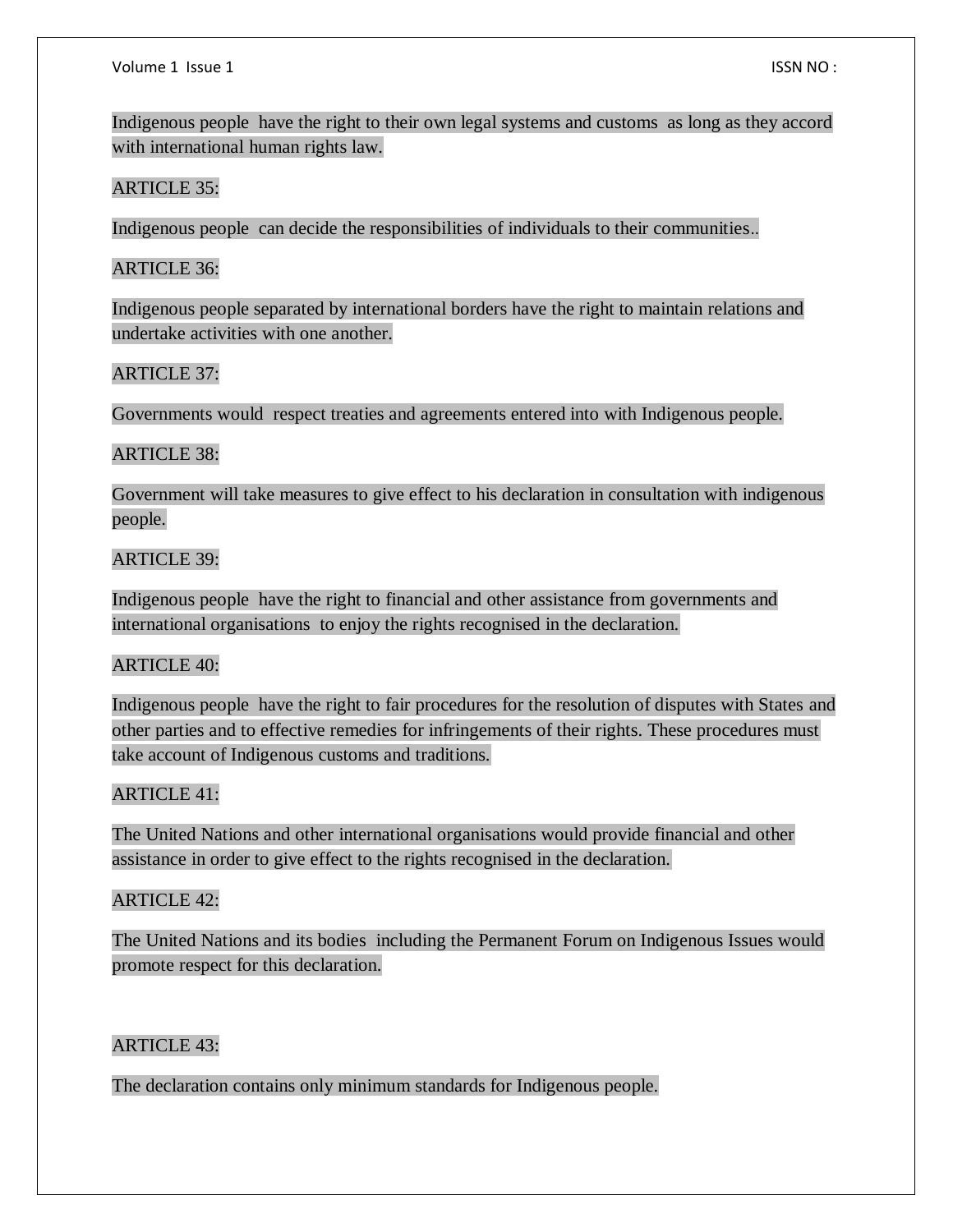# ARTICLE 44:

The rights recognised in this declaration are equally applicable to Indigenous men and women.

# ARTICLE 45:

Nothing in this declaration affects other rights of Indigenous people that they presently hold or may get in the future.

# ARTICLE 46:

Nothing in this declaration allows any action against the Charter of the United Nations or which harms the territorial integrity of independent countries.

# THE CASE OF INDIA:

In India ,705 ethnic groups are notified as Scheduled Tribes (STs) spread across 30 states or Union Territories.They are considered to be India's Indigenous people.As per the census of 2011 they comprise 8.6% of the total population of India and almost 90% of them live in rural areas.The largest concentration of the Indigenous People are found in the north-eastern states of India and the Central tribal belt stretching from Rajasthan to West Bengal where these people are usually referred as Adivasis the literal meaning of which is Indigenous People.

India has several laws and constitutional provisions such as the Fifth Schedule of the Indian Constitution for mainland India and the Sixth Schedule for certain areas of north- east India which recognizes the right of Indigenous people related to land and self-governance.These laws which are aimed at protecting Indigenous people have a number of shortcomings in them.The Indian government voted in favour of the UN Declaration on the Rights Of Indigenous People(UNDRIP).

# **CONCLUSION:**

Governments and societies across the world have struggled to work in partnership with Indigenous people when developing the policies and programs that affect them. This declaration documents the individual and collective rights in one document and provides a universal guide for future collaboration. It clearly defines how existing human rights are applicable to every man, woman and child throughout the world.

I am hopeful that Indigenous people our governments and our societies will use the declaration as the foundation to our meeting with each other recognising that Indigenous rights are human rights.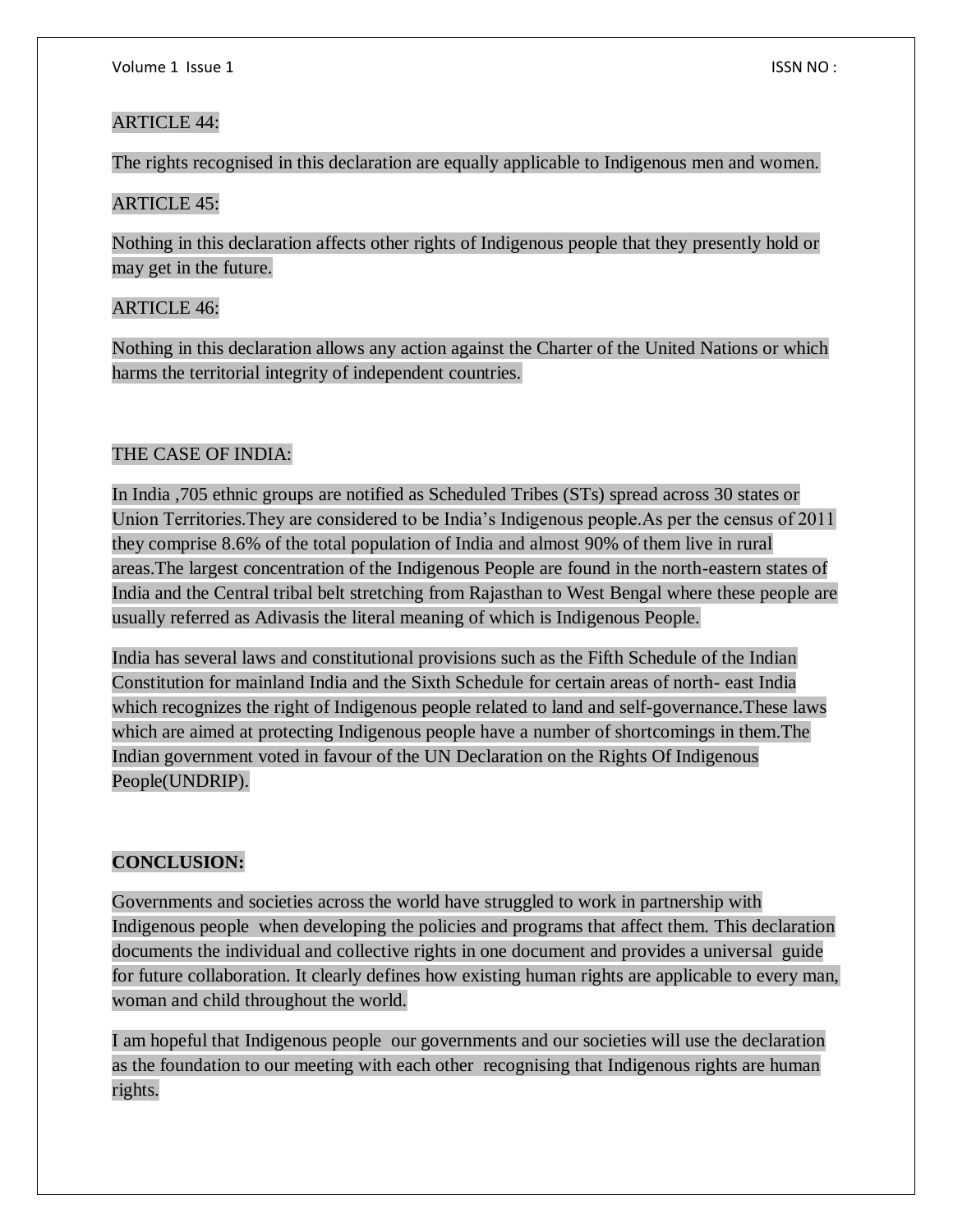Indigenous People and Human Rights explore how general human right standards have enabled, empowered and constrained indigenous people in claiming and defending their essential economic, social, cultural, civil and political interests. Legal security and law enforcement with regard to the different aspects of the lives of indigenous persons i.e.(citizenship, identity papers, right to individual and collective ownership, rights to land and territory, intellectual property rights etc.) are an important element for the sustainability of the development process of the Indigenous People.

Increasing decentralization and devolution to local governments and its effects on local power and public investment are opening up new spaces for the participation of indigenous people in the administration of local government and management of territories, communities and neighbourhoods.

The UN Declaration ensures that indigenous peoples' rights to cultural integrity, education, health, and political participation are protected. The UNDRIP also provides for the recognition of the rights of the indigenous people to their land, natural and other resources, the observation of their treaty rights. The UN Declaration requires countries to consult with the indigenous people with the goal of obtaining their consent on the matters concerning them.The UNDRIP opens the pathway to significantly increase the democratic understanding of self-determination in a manner that contributes to develop modern international law on the question of selfdetermination and strengthen the Human Rights Of Indigenous People.

Address the following questions also:

- 1. Why do indigenous people have special rights?
- **2. Why do indigenous people matter?**
- 3. What are the indigenous values?
- 4. What issues do indigenous people face?
- **5. The link between global environmental change and the rights of indigenous populations**
- **6. Operations of the International Labor Organization and its work on behalf of Indigenous Peoples are essential reading**
- **7. Alienation of tribal land and repression under forest laws**
- **8. Cases: madhu kishwar v. state of bihar**

**M C valsala v. State of kerala**

**M Nagaraj v. UOI**

**Devdasan V. Union of India**